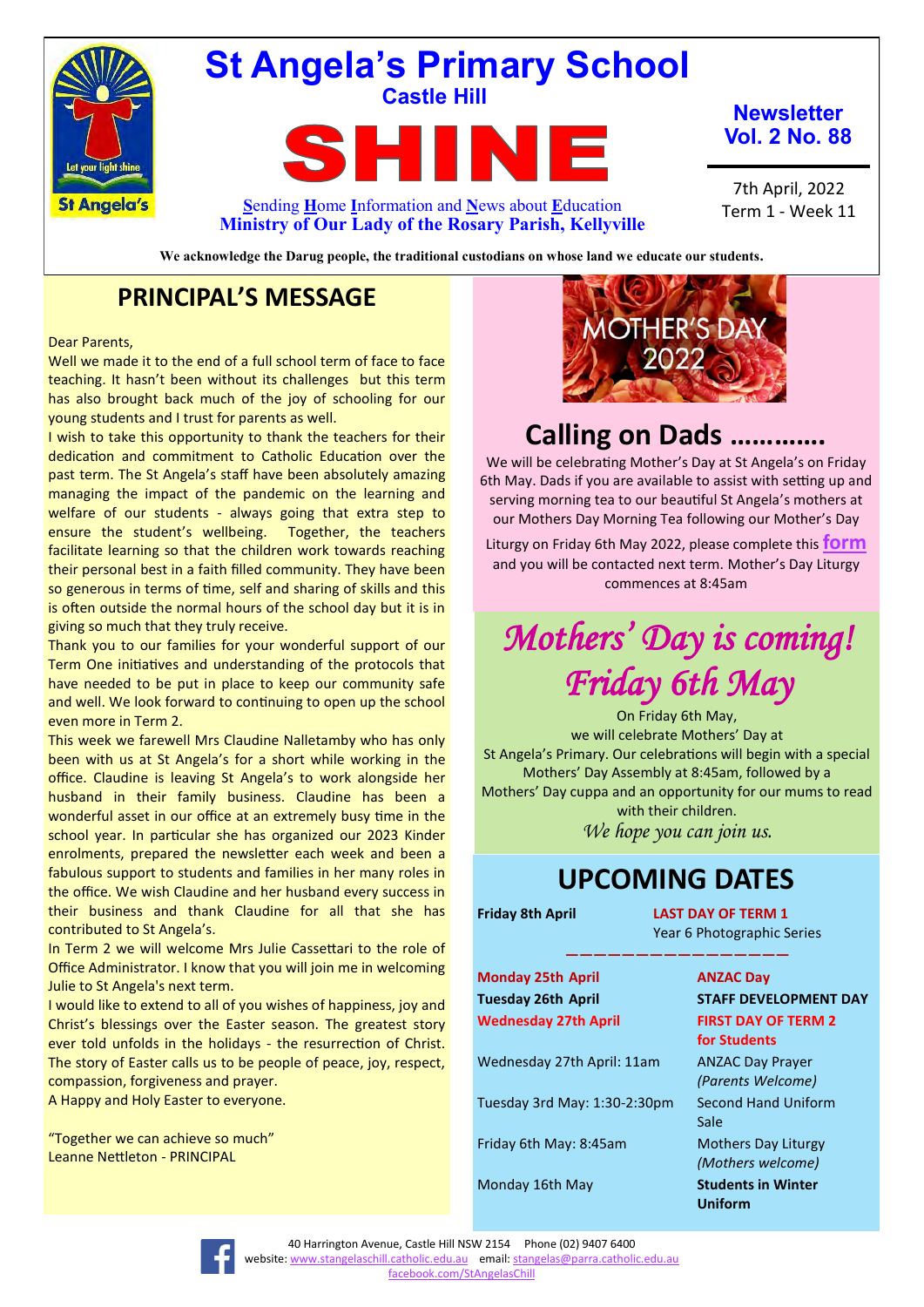

Happy Easter 2022

- **Good Friday 15th April**
- **Holy Saturday 16th April**
- **Easter Sunday 17th April**
- **Easter Monday 18th April**

**OLOR [Parish Newsletter](https://olorparishkellyville.org.au/wp-content/uploads/2022/02/20-February-2022-with-links.pdf)** Fr Alejandro invites us to keep up to date with the latest news in our parish.



## **CASHLESS CANTEEN**

In Term 2 our canteen will reopen from Friday 29th April in Week One as a Cashless Canteen. All families will receive an email today communicating how the canteen will operate and how families can purchase a Canteen Cash Card using Qkr. Remember students will not be able to purchase items from the canteen using money.

**Any parent who would like to be a canteen volunteer helper, please complete the [Google form](https://forms.gle/HDmY7HHqeHHpZ3i18).**

## **SCHOOL FEES NOW OVERDUE**

Term 1 fees are now overdue. Please finalise as soon as possible. If you are unable to make payment, please contact Liz Burke on 9407.6400 or via email: lburke2@parra.catholic.edu.au

## **WINTER UNIFORM**

Students will have a change over uniform period and will move into their winter uniform by the commencement of Week 4. As the weather can be unpredictable and even remain quite warm at the beginning of Term 2, please feel free to send your child in either uniform until the commencement of Week 4. **Final uniform changeover date will be Monday May 16, 2022.**

# Happy

**7th April:** Mrs Rubelj William Wallace **8th April:**  Jayden Thomas **9th April:** Zac Gardiner Renee Manandhar **10th April:** Annabelle Sprem Stella Steele **11th April:** Matthew Karam **12th April:** Jennifer Chen Jada Nuevo **13th April:**  Mrs Mirabello **14th April:** Matthew Livingstone Harrison McIntyre **15th April:**  Saskia Wallace Sienna Bressi **17th April:**  Charlotte Sam Marcus Eltakchi Patrick Crowley Olivia Dababneh

**Happy birthday to members of our St Angela's community who celebrated their birthday during the week and the school holidays**

**18th April:** Isabella Logarta-Scott Rory Vavasour **19th April:** Hudson McEnearney Eva Aguilar **20th April:**  Amelia Abdow Rafferty Castillo Chloe Eltakchi **21st April:** Maddison File **22nd April:** Amalie Cordi **23rd April:** Emilia Azar Henry Brooker Abby Lukjanenko Brendan Khoudair **25th April:**  Sofia Muscardo Rosie Lowe **26th April:**  Andre Vancuylenberg Brendan Fadeli Charlize Woodham **27th April:** Bodhi Neeld



Mothers Day Stall

The traditional St Angela's Mothers Day Stall is being coordinated by our Year One Grade Parents and will be held on Wednesday 4th May. As with

our Fathers Day Stall, gifts will be able to be paid for using the Qkr App. We will inform when the Mother's Day Stall will appear on Qkr.

## **Mothers Day Stall Gift Wrapping Evening Wednesday 27th April at 7pm in the school hall. Calling all Parents and other parent helpers. Many hands needed!**

Year 1 parents can register to volunteer for gift wrapping by completing the *[Google form](https://docs.google.com/forms/d/e/1FAIpQLSewMruzC1PJdCEBUAFx6YwLTrb8INbvO_UaJ4tijNLiRqDJow/viewform) received via email this afternoon*.

## **SENT HOME THIS WEEK: Emailed from Compass Portal**

• **Whole School:** COVID Updates

Wet weather and safety onsite • **Year 6:** Year 6 Cultural Photomedia Exhibition - REMINDER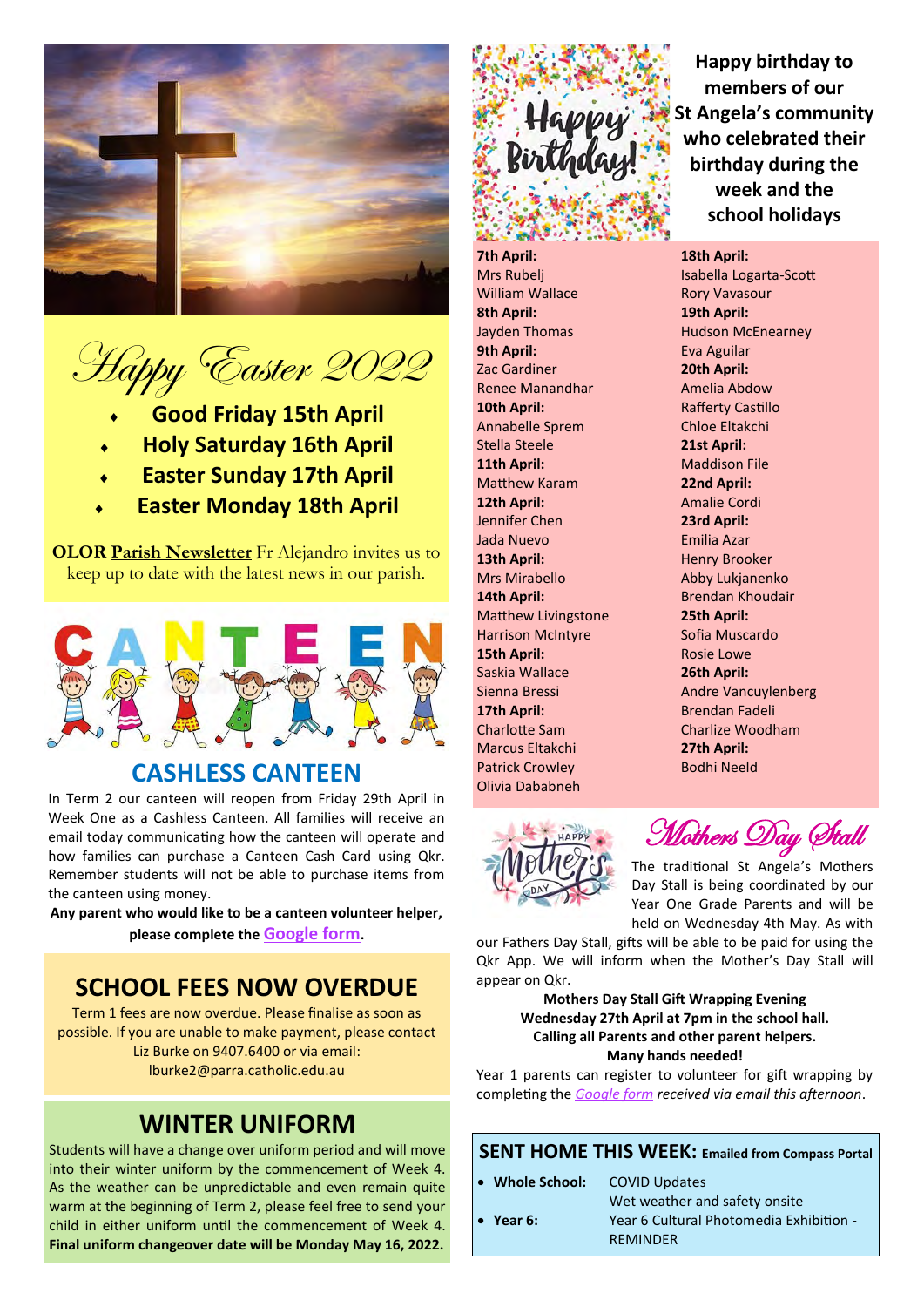Congratulations to the children who received our Cross Country Age Champions Trophies and Infants and Primary Sportsmanship medal this week.



Congratulations to Marco Catalano, Ray Khodeir and Kaeden Hochstetter who have been selected to represent the Diocesan in Rugby League to be held in Canberra next term. What a fantastic achievement!

## **Notification Policy if moving from St Angela's**

## *Please note:*

If you are leaving St Angela's please ensure you are aware that the Diocese requests a full terms notice, (10 school weeks) in writing, to be given to the Principal before a parent/guardian terminates a students enrolment. According to Diocesan policy, if the required notice is not given, the parent/guardian is to pay one term's school fees including diocesan fees.

Upon withdrawal of a student, fees are calculated on a pro-rata basis according to the notification period given.

One exception is that notice in writing, will be accepted at anytime during Term 4. **This is outlined on the last page of your Term 1 school fee account statement and also on the enrolment form instructions.**

Please contact the school office if further clarification is required. Thank you.



## **GENERAL PARENT MEETINGS Term 2 7pm**

- Tuesday 24th May
- Thursday 18th August



## **Do you have uniforms that your children have outgrown ?**

Our parent helpers are keen to receive any of your children's outgrown Winter uniforms in preparation for the Second hand Uniform Sale in Term 2. Please send uniforms to school this week and next.

## Second Hand Uniform Sale

A second hand uniform sale will be held next term in Week 2 on Tuesday May 3rd 2022 from 1:30 - 2:30pm in the Mozart Room. All items will be sold for \$5 or \$10. This is a chance to snap up a bargain item that you may need for when the children move into their Winter Uniform in Week 4 of Term 2.

## **ACARA - Australia Curriculum Assessment & Reporting Authority**

The Australian Curriculum, Assessment and Reporting Authority (ACARA) collects data from schools to determine the Index of Community Socio-educational Advantage (ICSEA). The type of data collected includes student birth date, grade and gender, parent/carer and student main language, and parent/carer occupation group. Data collected is de-identified of personal information. As part of its compliance requirements, Catholic Education Diocese of Parramatta (CEDP) is currently working to provide relevant details to the Catholic Education Commission of NSW. *If you do not want your child's data included in this report, please advise the school by Thursday 28 April 2022.*



With your support, Caritas Australia has been able to support vulnerable communities around the world to tackle poverty, food security, education, water and sanitation and disaster risk reduction. Project Compassion 2022 reminds us that the good that we do today will extend and impact the lives of generations to come to build better future for all. Together, we can help vulnerable communities face their challenges today and build a better tomorrow For All Future Generations.

*Using the QKR app make your donation to the 2022 Project Compassion Appeal, click on Fundraising and go to Caritas Project Compassion.*